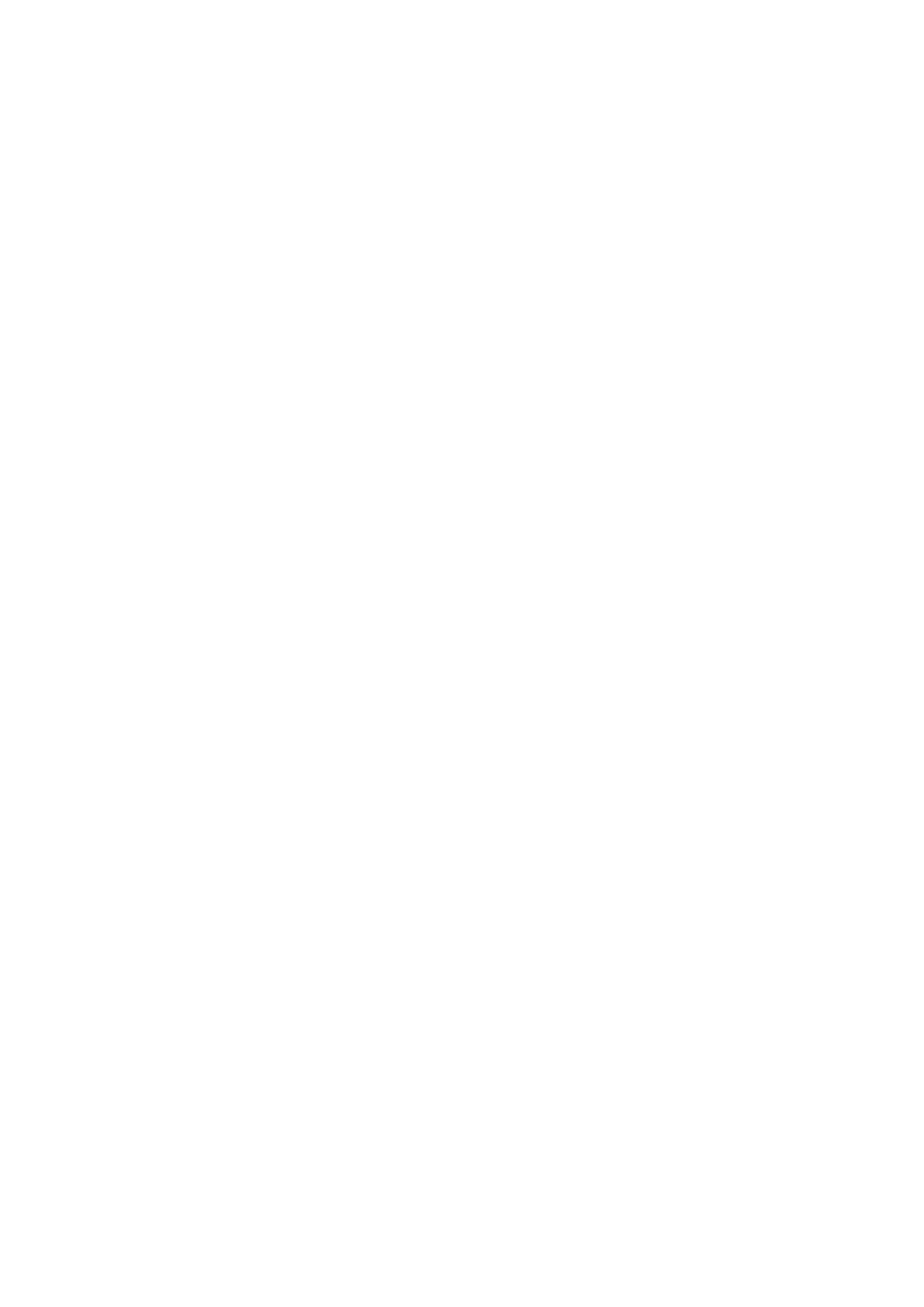

**ÜHENDA PUNKTID.** 

**1.** TÕMBA KATKEMATU JOON PUNKTIST 1 PUNKTINI 164. TEINE KATKEMATU JOON TÕMBA PUNKTIST 165 PUNKTINI 180.

# **VÄRVI PILT ÄRA.**

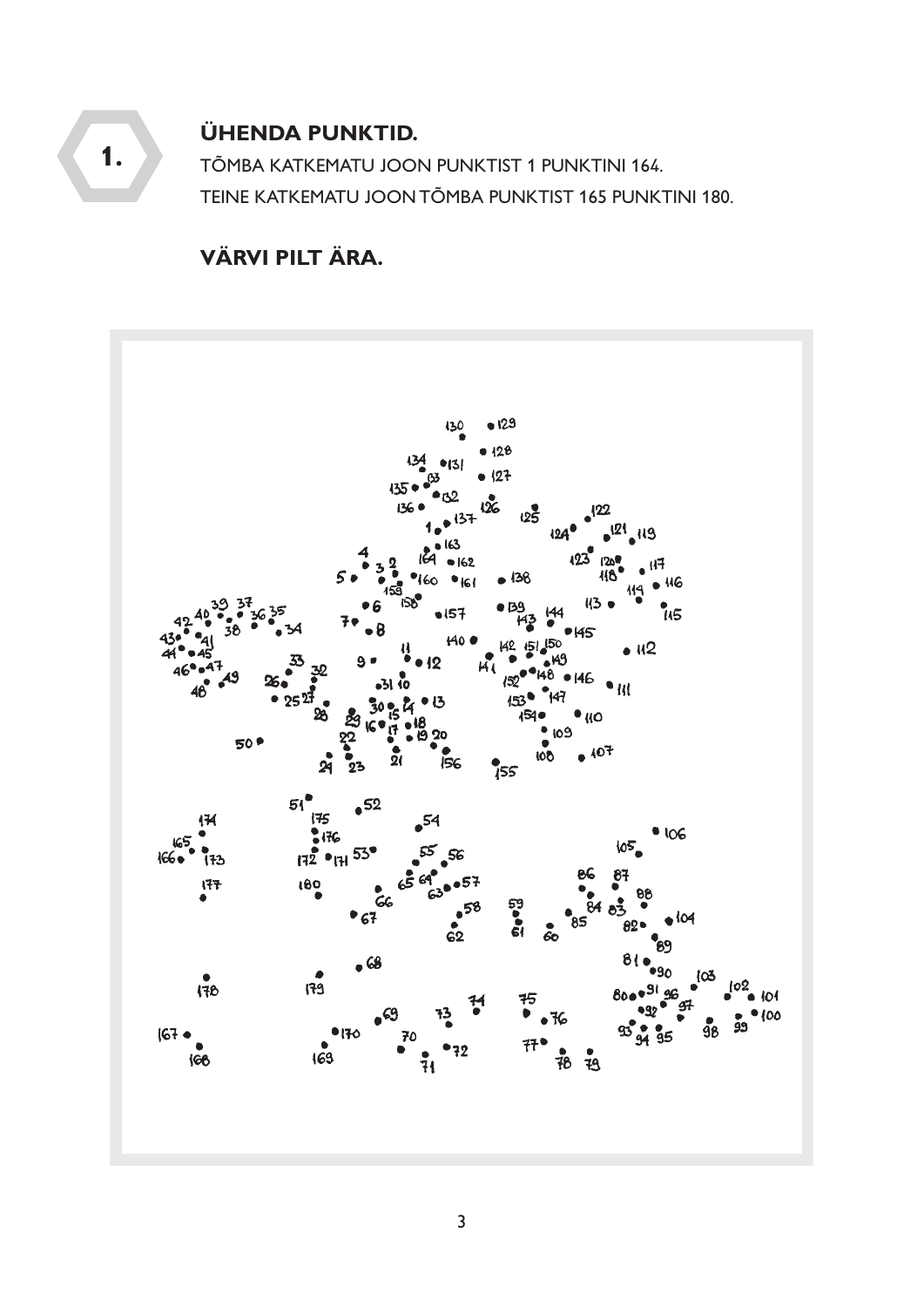# **KUS MESILANE ELAB?** VÄRVI NEED KOHAD ÄRA.

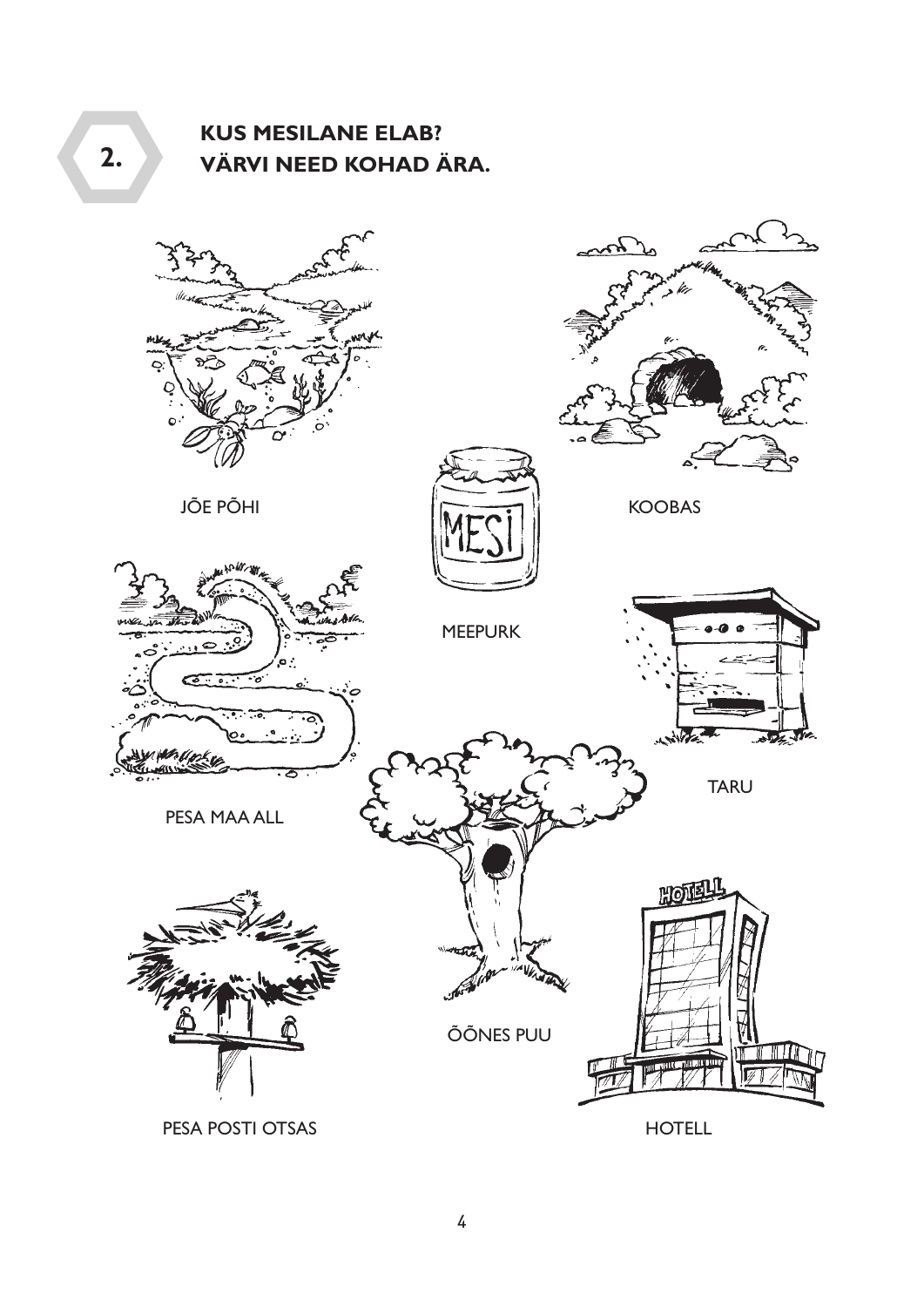## **JOONI ÕIGE VASTUS ALLA.**

MESILANE KORJAB ÕITELT

KASTET RASVA NEKTARIT

MESILANE TEATAB TEISTELE HEAST MEEKOHAST VILEGA LAULUGA TANTSUGA

MESILASE KÄRJES ON VILJATERAD KÄRJEKANNUD KIVIMAJAD

MESILANE LENDAB ESIMEST KORDA TARUST VÄLJA UMBES ... ELUPÄEVAL

TEISEL KOLMANDAL KUUENDAL

**MESILAST OHUSTAB** HERILANE KIRP LIBLIKAS

**MESILASI OHUSTAVAD VEEL** KALAD LINNUD LEHMAD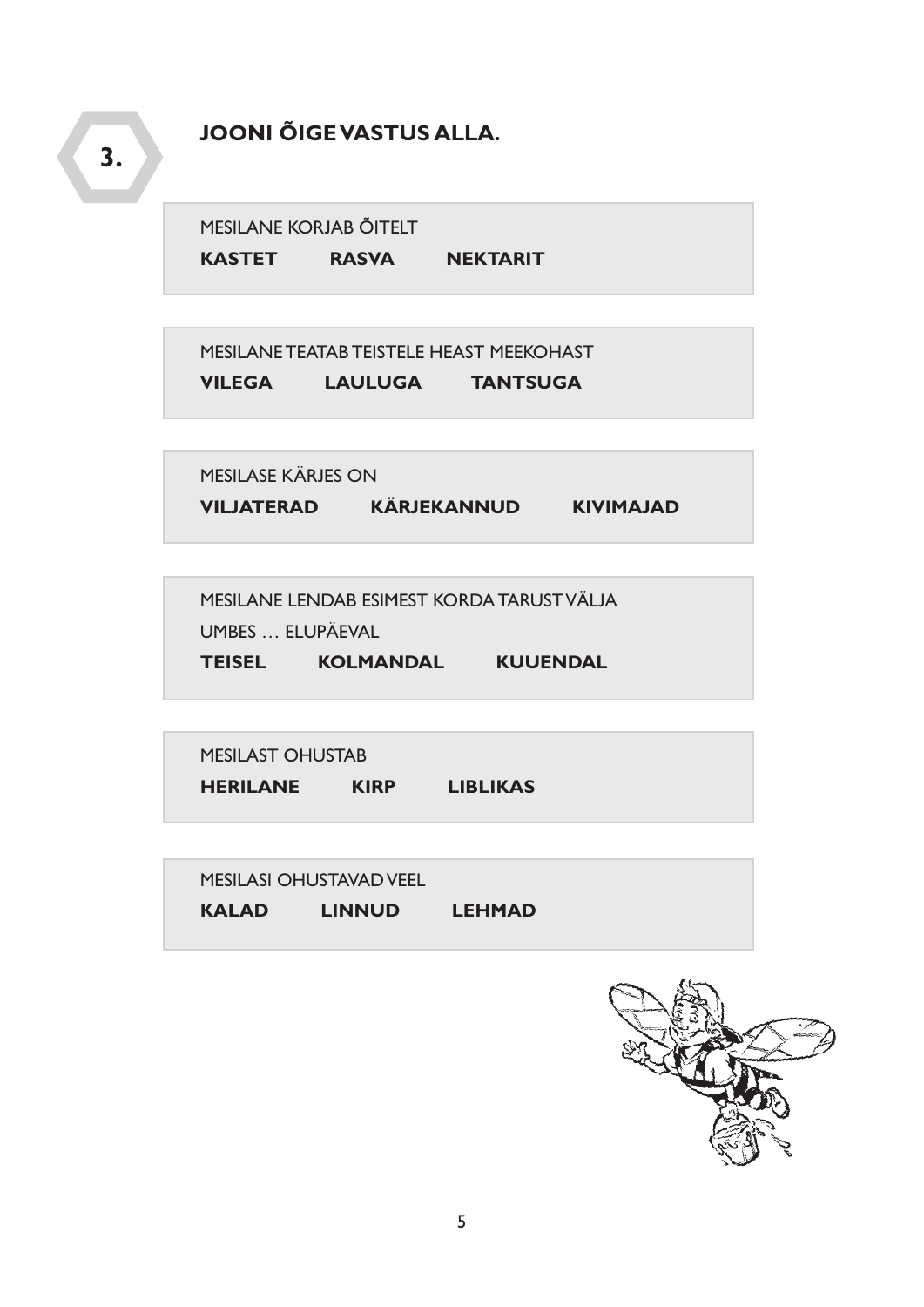#### **KAUNISTA MEEPURK.**

JOONISTA SILDILE MUSTRID.





# **JÄRJESTA SÕNAD.**

ALGA KÕIGE PIKEMAST. KIRJUTA KÕIGE PIKEMA SÕNA ETTE 5 JA KÕIGE LÜHEMA ETTE 1. TEISTE SÕNADE ETTE KIRJUTA 2, 3 VÕI 4.

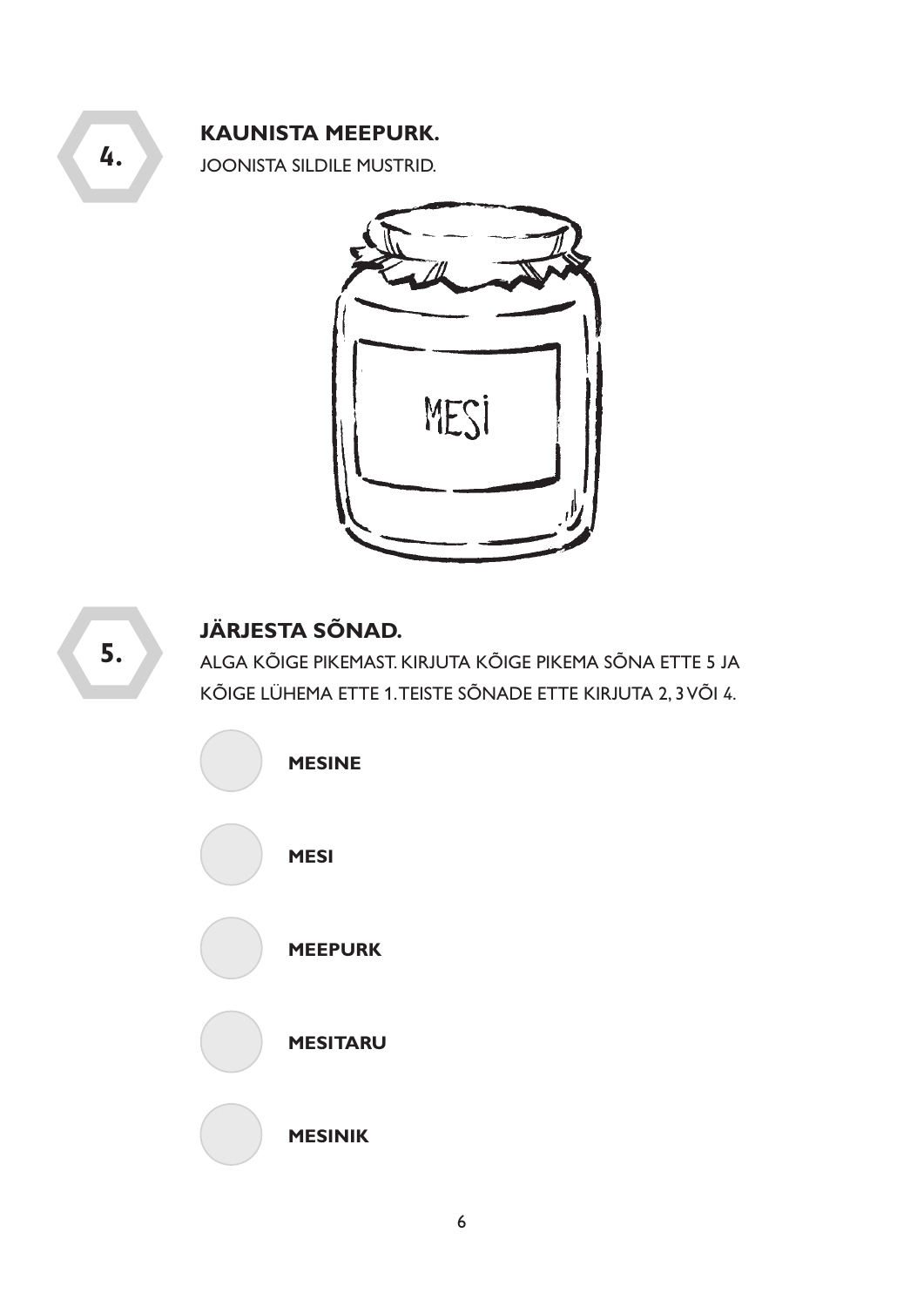# **MESINIK OTSIB KADUNUD MESILASPERET. AITA TAL SEE LEIDA!**



7.

# KIRJUTA TÄHTEDEST SÕNAD. SAAD MÕISTATUSE VASTUSE.

**MÕISTATUS ON SELLINE:** 

MAGUSAM KUI MESI, SÜGAVAM KUI MERI?

**VASTUS:** 

LEASP NIU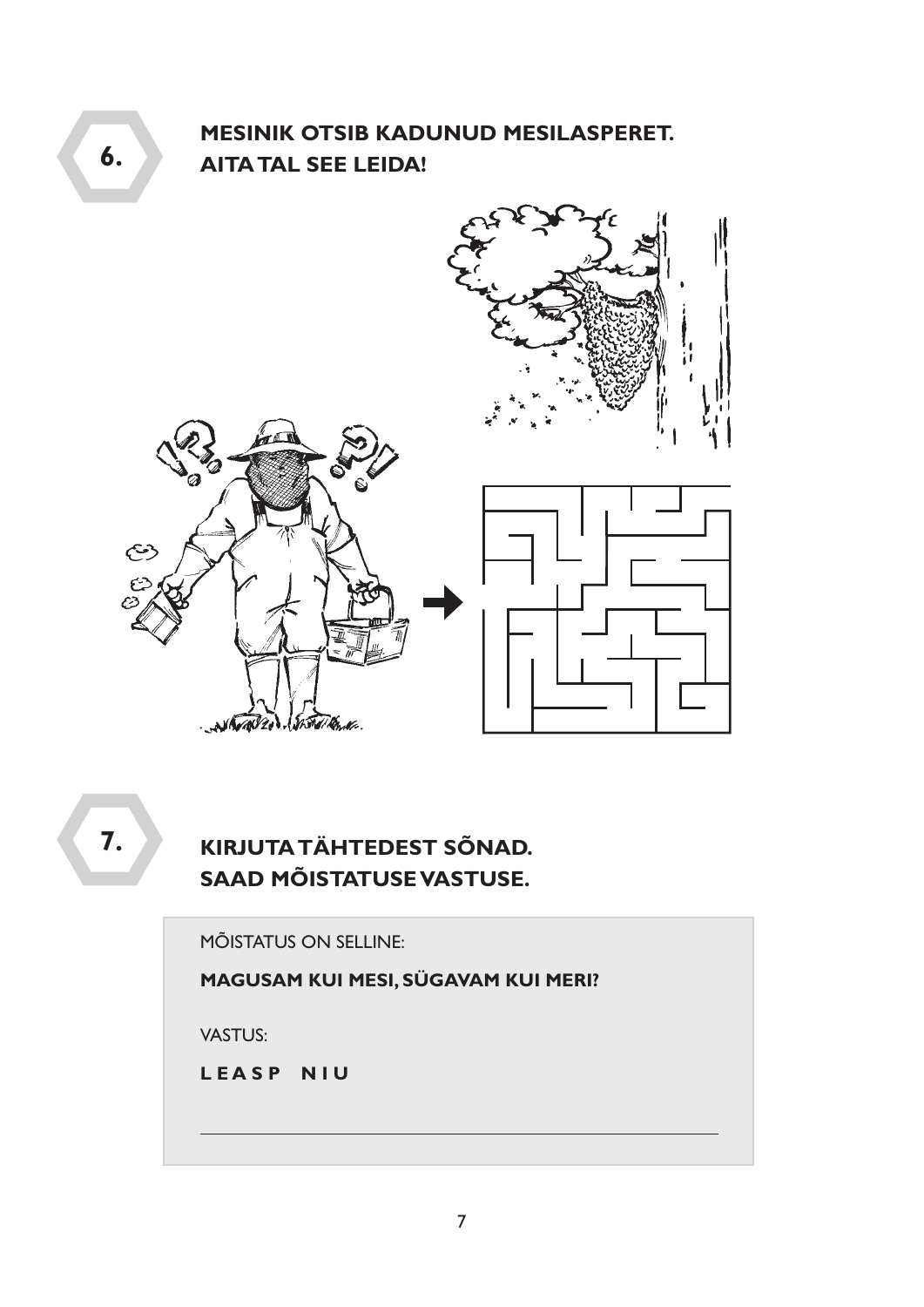# SIIN ON KOLM RÜHMA. TÕMBA IGALE RÜHMALE JOON ÜMBER.



9.

# KIRJUTA SÕNAD ÕIGESSE JÄRJEKORDA. **LOE SAADUD LAUSE.**

| <b>NEKTARIT</b> | <b>TARRU</b> | <b>KANNAB</b> | <b>MESILIND</b> |
|-----------------|--------------|---------------|-----------------|
|                 |              |               |                 |
|                 |              |               |                 |
|                 |              |               |                 |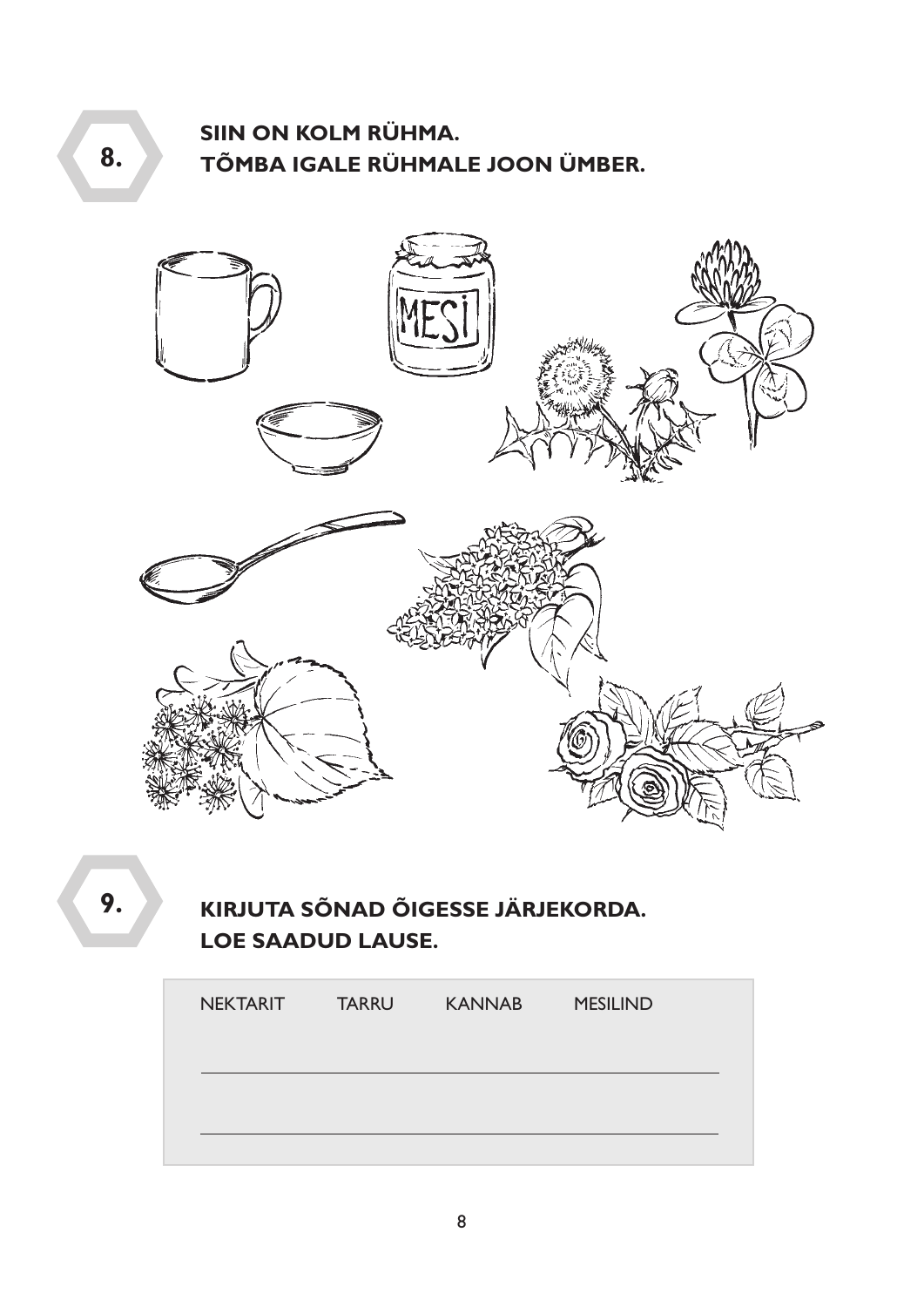# **JOONISTA KAKS PURKI NII,** ET KAALUD OLEKSID VÕRDSED. **KIRJUTA PURKIDELE NENDE KAAL.**



# $11.$

 $10.$ 

# **LAHENDA MÕISTATUSED!** KIRJUTA VASTUSED JOONTELE.

| VÄIKE LEHMAKE, MAGUS PIIMAKE?                             |  |
|-----------------------------------------------------------|--|
| <b>NESILANE</b>                                           |  |
| VÄIKE MEES, TERAV MÕÕK? _____________________             |  |
| <b>NESILANE</b>                                           |  |
|                                                           |  |
| <b>MEEKARG</b>                                            |  |
| HEA LIND, AGA LIHA EI SÖÖDA, HEA PUU, AGA PALKI EI SAADA? |  |
| <b>MESILIND JA MESIPUU</b>                                |  |
|                                                           |  |
| MITU MÕISTATUST OLI? KIRJUTA SEE ARV SIIA __              |  |
| MILLINE MÕISTATUS SULLE KÕIGE ROHKEM MEELDIB? MIKS?       |  |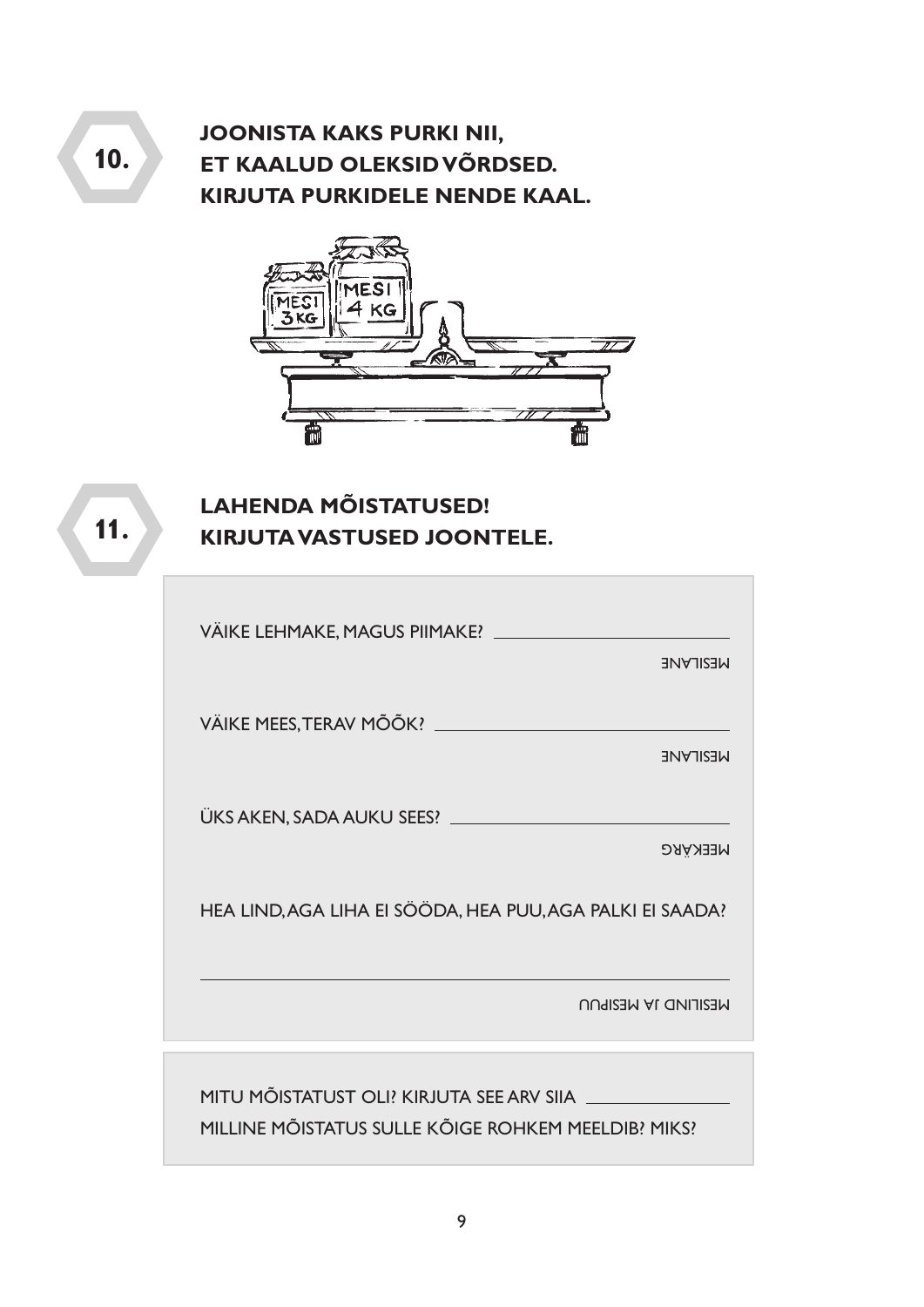ÜHENDA SOBIVAD SÕNAD JOONEGA.  $12.$ LÕÕTS **LILL TARU KATUS KÄRG SUVI MESILANE SUITS** 

 $13.$ 

# **KANARBIKUMESI MAKSAB ÜHEKSA EUROT.** RISTIKUMESI MAKSAB NELI EUROT VÄHEM. PÄRNAÕIEMESI MAKSAB KAKS EUROT ROHKEM **KUI RISTIKUMESI.**

KUI PALJU MAKSAB IGA MESI? KIRJUTA IGA PURGI JUURDE ÕIGE HIND.



10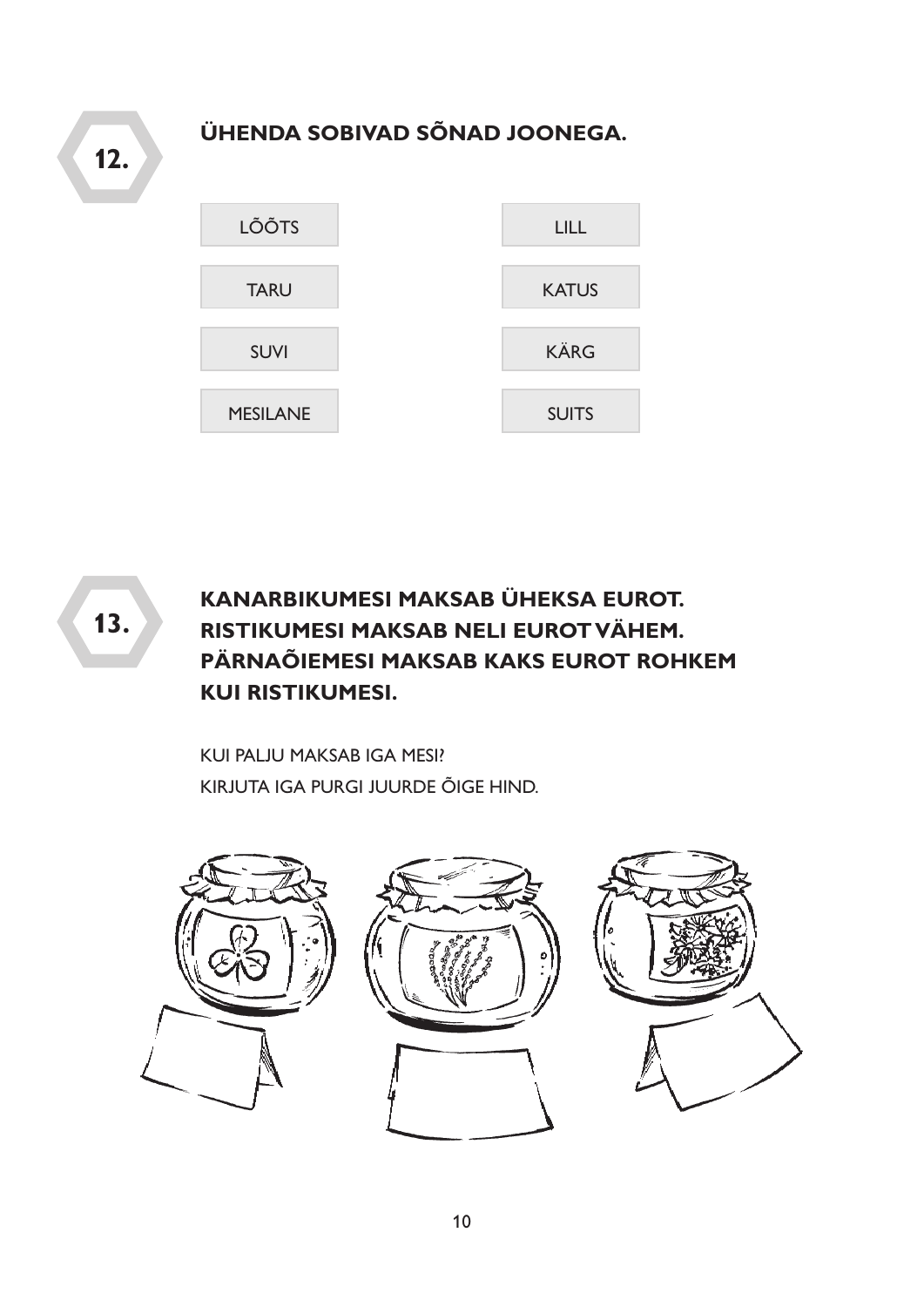# **MESILANE KORJAB LILLEDELT NEKTARIT. JOONISTA MESILASE TEE TARRU.**

ALUSTA LEHEKÜLJE ALT KESKELT. TEE SEDA NII: VASAKULE, ÜLES, PIKALT PAREMALE, PIKALT ÜLES, PISUT VASAKULE, PISUT ALLA, PISUT VASAKULE JA ÜLES.

JOONISTA IGA PÖÖRDE JUURDE LILL.





MITMELT LILLELT MESILANE METT SAI?

KIRJUTA SEE ARV SIIA: \_\_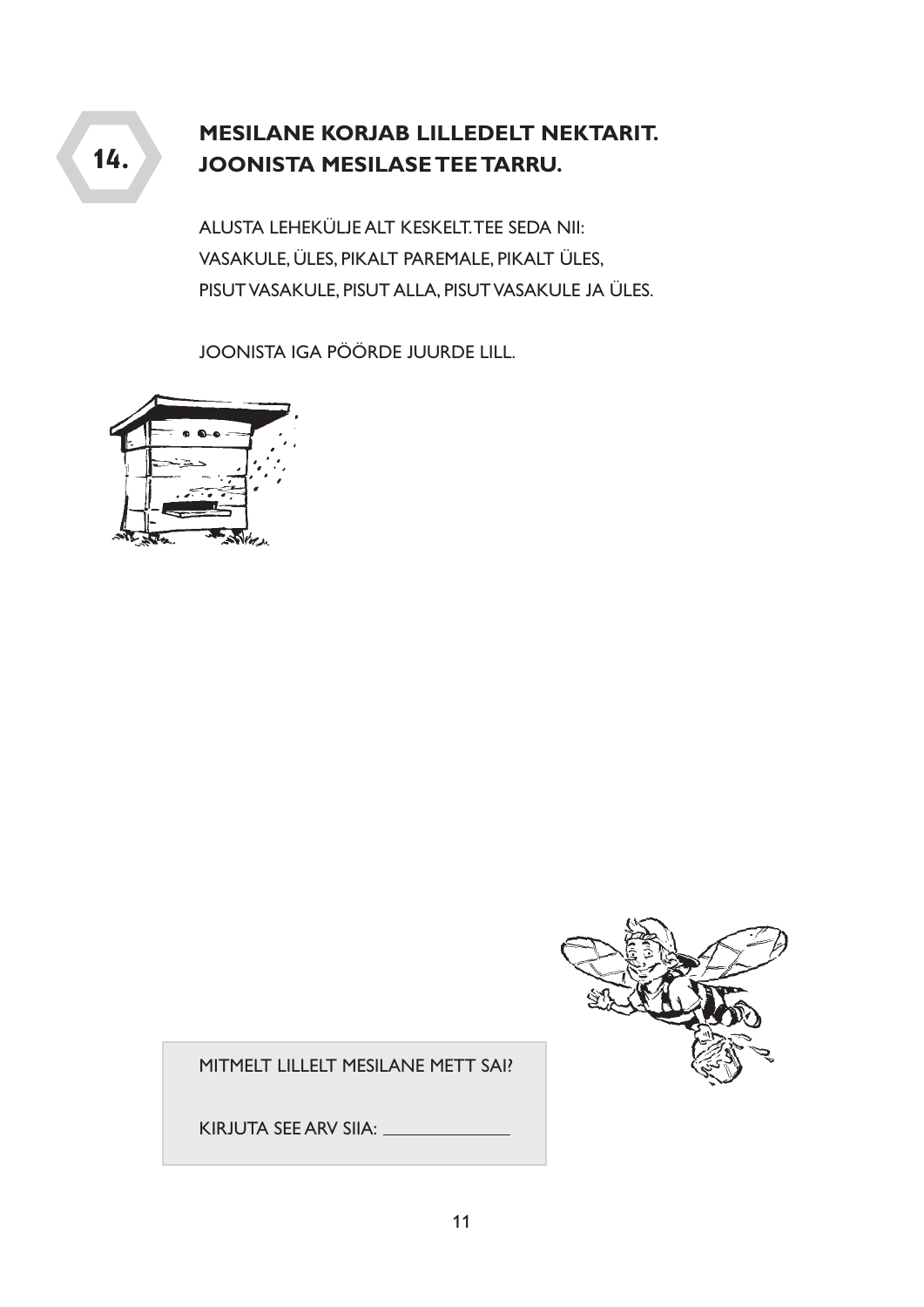# **TEE TÄHTEDEST SÕNAD. KIRJUTA NEED JOONTELE.**

| <b>HAVA</b> |                                                                                |  |
|-------------|--------------------------------------------------------------------------------|--|
| <b>IMSE</b> | and the control of the control of the control of the control of the control of |  |
| UPKR        | <u> 1999 - Johann Stoff, skriuwer fan de Fryske k</u>                          |  |
| ÄGRK        |                                                                                |  |

16.

# **LOE JUTT ETTE.** KÜSI JUTU KOHTA KÜSIMUSI.

SUIR ON MESILASTE TOIT NAD TEEVAD SEDA ISE. SUIRA MATERJAL ON ÕIETOLM. SUIRA SÖÖVAD NAD TALVEL. KA INIMENE VÕIB SUIRA SÜÜA. SEE ON VÄGA KASULIK.

 $17.$ 

AIAS ON KOHAD KÜMNELE TARULE. **MESINIKUL ON KUUS TARU. TA OSTAB KAKS JUURDE.** 

MITU KOHTA ON NÜÜD TÄIS?

MITU KOHTA JÄÄB VEEL VABAKS?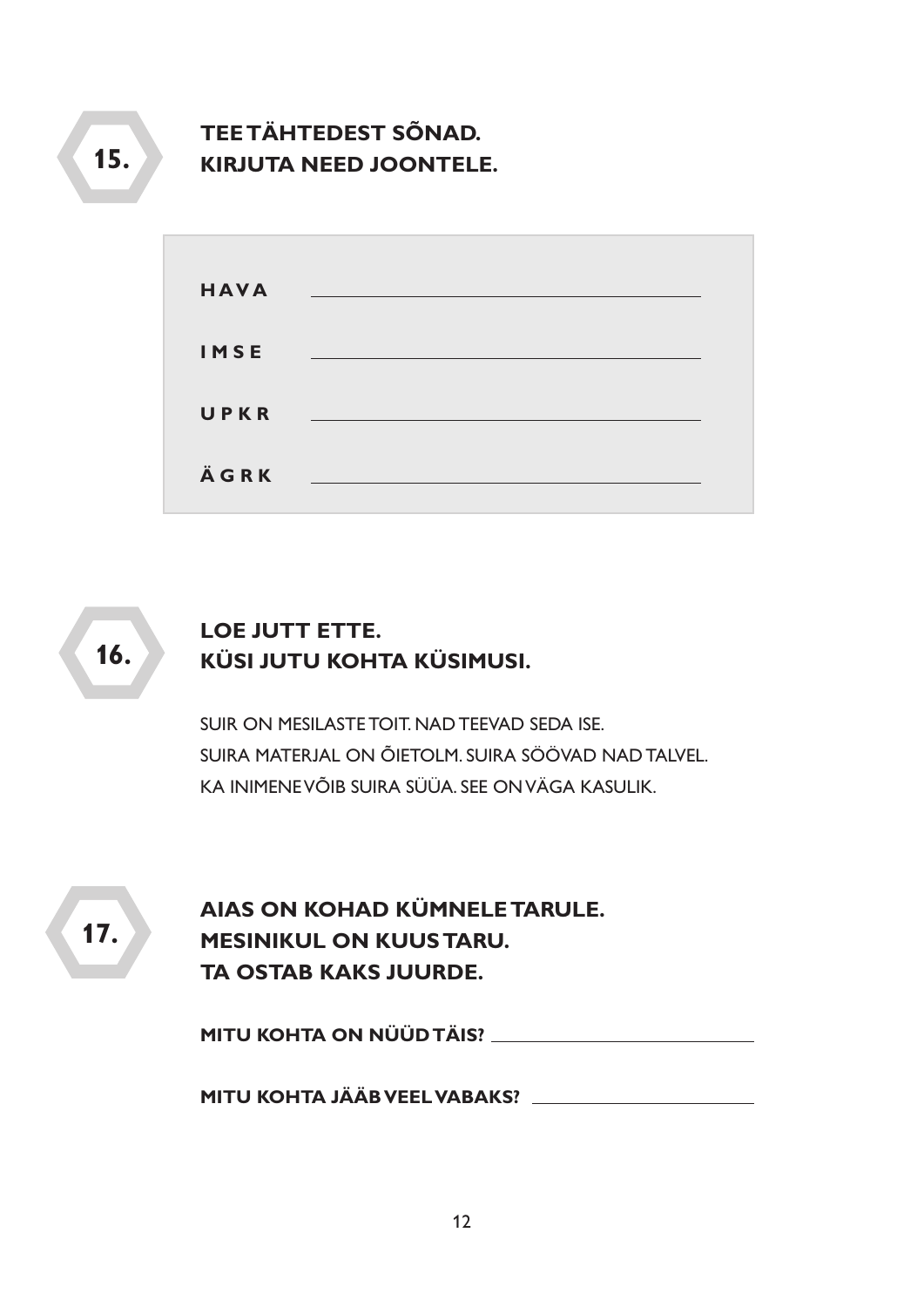**MITU JALGA ON MESILASEL? KELLEL VEEL ON SAMA PALJU JALGU? KELLEL VEEL ON ASTEL? KELLEL ON KÕIGE ROHKEM JALGU?** 



KIRJUTA LIITSÕNAD REALE. SIIS VALI ALT ÕIGE SAMA TÄHENDUSEGA SÕNA.

| $MESI + LIND =$                |  |  |
|--------------------------------|--|--|
|                                |  |  |
|                                |  |  |
|                                |  |  |
|                                |  |  |
|                                |  |  |
| $MESI + PUU =$                 |  |  |
|                                |  |  |
|                                |  |  |
|                                |  |  |
|                                |  |  |
| <b>MESILANE</b><br><b>TARU</b> |  |  |
|                                |  |  |
|                                |  |  |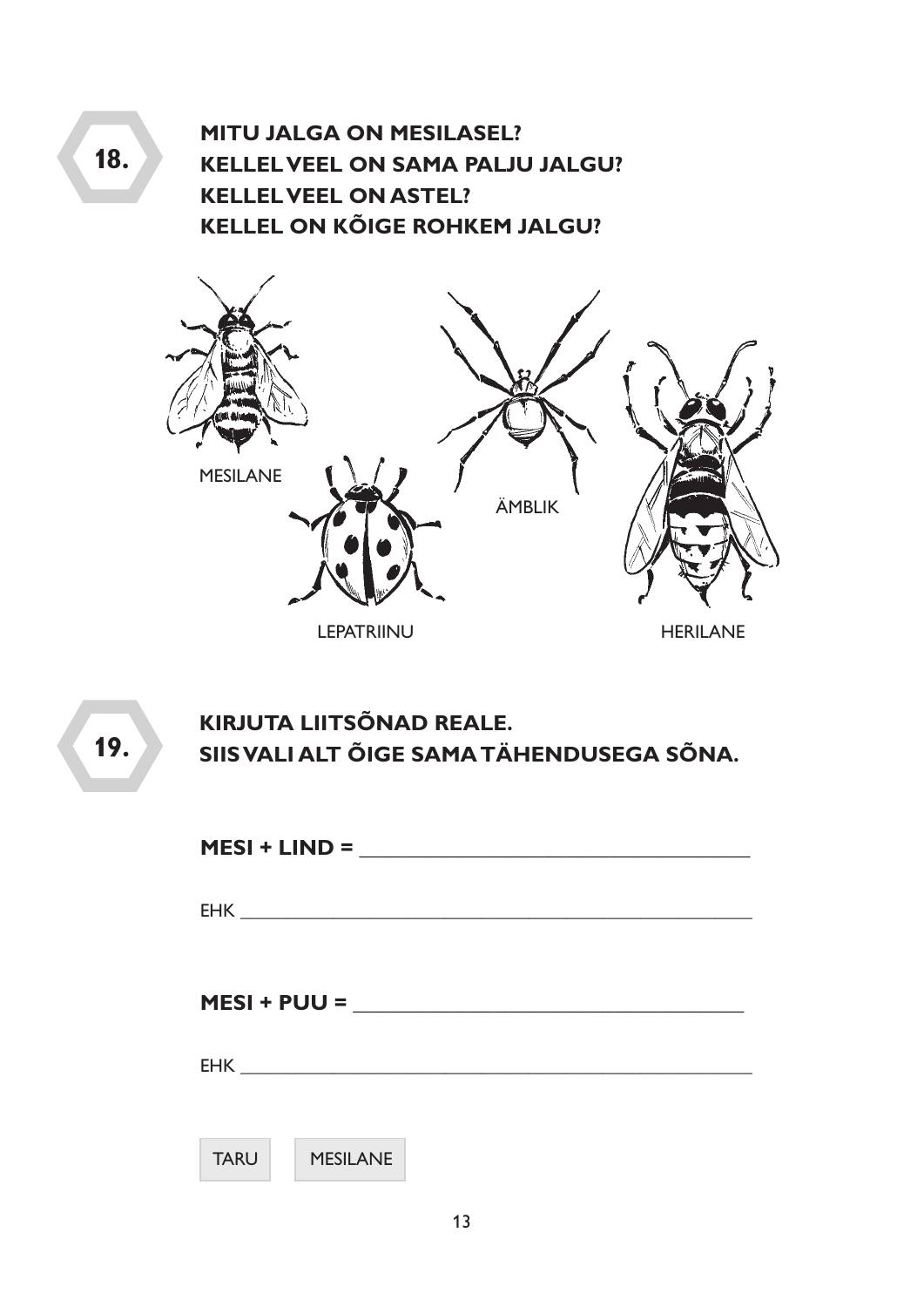20.

# **VÕIDA VIKTORIIN!** VÄRVI ÕIGE VASTUSE EES KÄRG ÄRA.

#### **1. MEE MAITSE ON**

- $\bigcirc$  A. KIBE
- $\overline{)}$  B. SOOLANE
- $\overline{\phantom{a}}$  C. Hapu
- $\rightarrow$  D. MAGUS

#### **2.VÄRSKE MESI**

- $\langle \rangle$  A. TILGUB
- $\bigcirc$  B. Suliseb
- $\left\langle \right\rangle$  C. SAHISEB
- D. NAKSUB

#### **3. MESILASI PELETAB**

- A. MUST VÄRV
- $\bigcirc$  B. SUITS
- $\langle \rangle$  C. KURI NÄGU
- $\langle \rangle$  D. KÕVA KISA

#### **4. ÜHES TARUS ON MESILASEMASID**

- $\langle \rangle$  A. ÜKS
- $\bigcirc$  B. KAKS
- $\overline{\phantom{a}}$  C. KOLM
- $\langle \rangle$  D. EI ÜHTKI

#### **5. KÕIGE ROHKEM METT TOODAB MAAILMAS**

- $\langle \rangle$  A. SOOME
- $\overline{\phantom{a}}$  b. Läti
- $\overline{\phantom{x}}$  C. EESTI
- D. HIINA

 $J.D; 2.A; 3.B, 4.B; 4.A; 5.D$ 

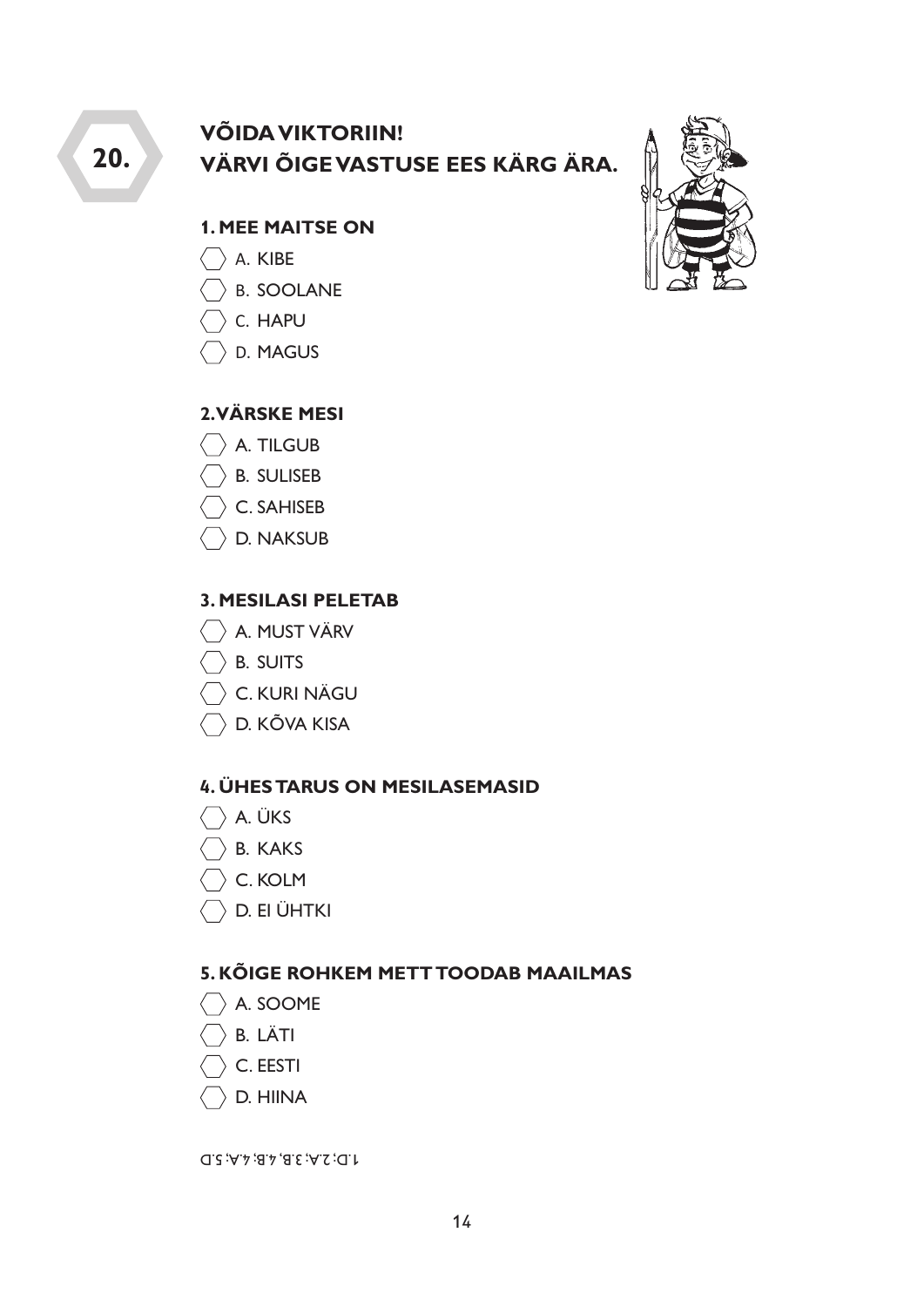**ÜKS PILT EI SOBI SIIA. VÄRVI SEE PUNASEKS.** 

KUI SOOVID, VÕID KA TEISED PILDID ÄRA VÄRVIDA.



 $22.$ 

# **VALI ALT SOBIV SÕNA. KIRJUTA SEE ÕIGELE KOHALE.**

| MESILASED TEEVAD                                                                                               |
|----------------------------------------------------------------------------------------------------------------|
| SELLEST EHITAVAD NAD ______________________________                                                            |
| VAHA HÄSTI.                                                                                                    |
| SAAB VAHAST TEHA KÜÜNLAID,                                                                                     |
| <b>Example 2018 JA KINGAVIKSI.</b>                                                                             |
| VAHAGA SAAB PUHASTADA MÖÖBLIT JA PARAGA SAAB PUHASTADA MÖÖBLIT JA PARAGA SAAB PUHASTADA MÖÖBLIT JA PARAGA SAAB |
| <b>EXAMPLE RAVIMEID RAVIMENT RAVIMENT</b><br><b>VAHA</b>                                                       |
| PÕRANDAID<br>LÕHNAB<br><b>KÄRGI</b>                                                                            |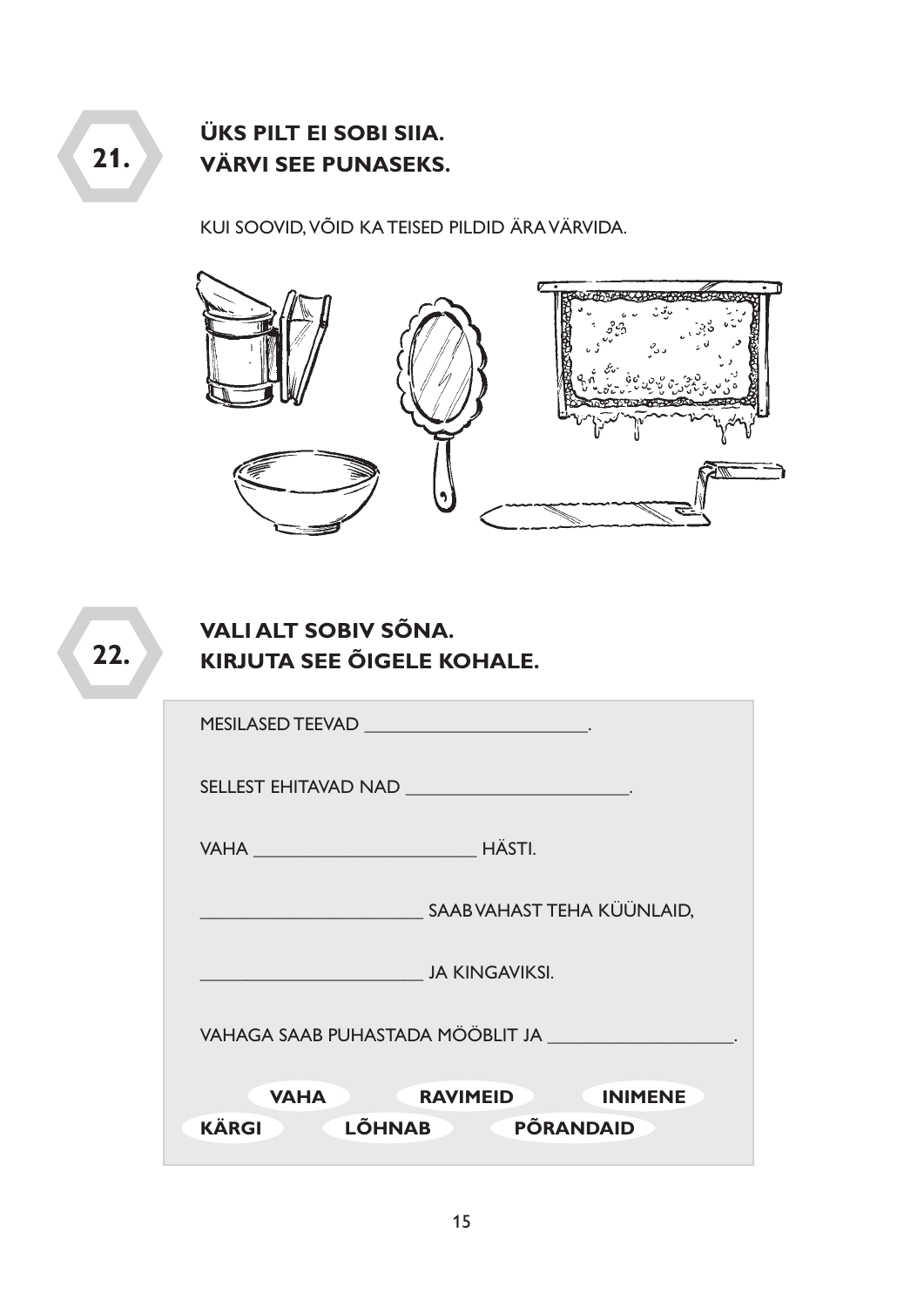KIRJUTA IGA SÕNA ÕIGELE KOHALE.

 $23.$ 

| ARMASTAB METT <b>ARMASTAB</b> METT            |                  |
|-----------------------------------------------|------------------|
|                                               |                  |
| MEEKARVA NEEKARVA                             |                  |
|                                               |                  |
| <b>KOLLANE</b><br><b>MAIAS</b><br><b>MESI</b> | <b>MEELITAJA</b> |

24.

MILLINE KUJUND ON KÄRJEKANNU KUJUGA? **VÄRVI SEE KOLLASEKS. KUIDAS NIMETAD TEISI KUJUNDEID?** MILLIST KUJUNDIT ON KÕIGE ROHKEM?

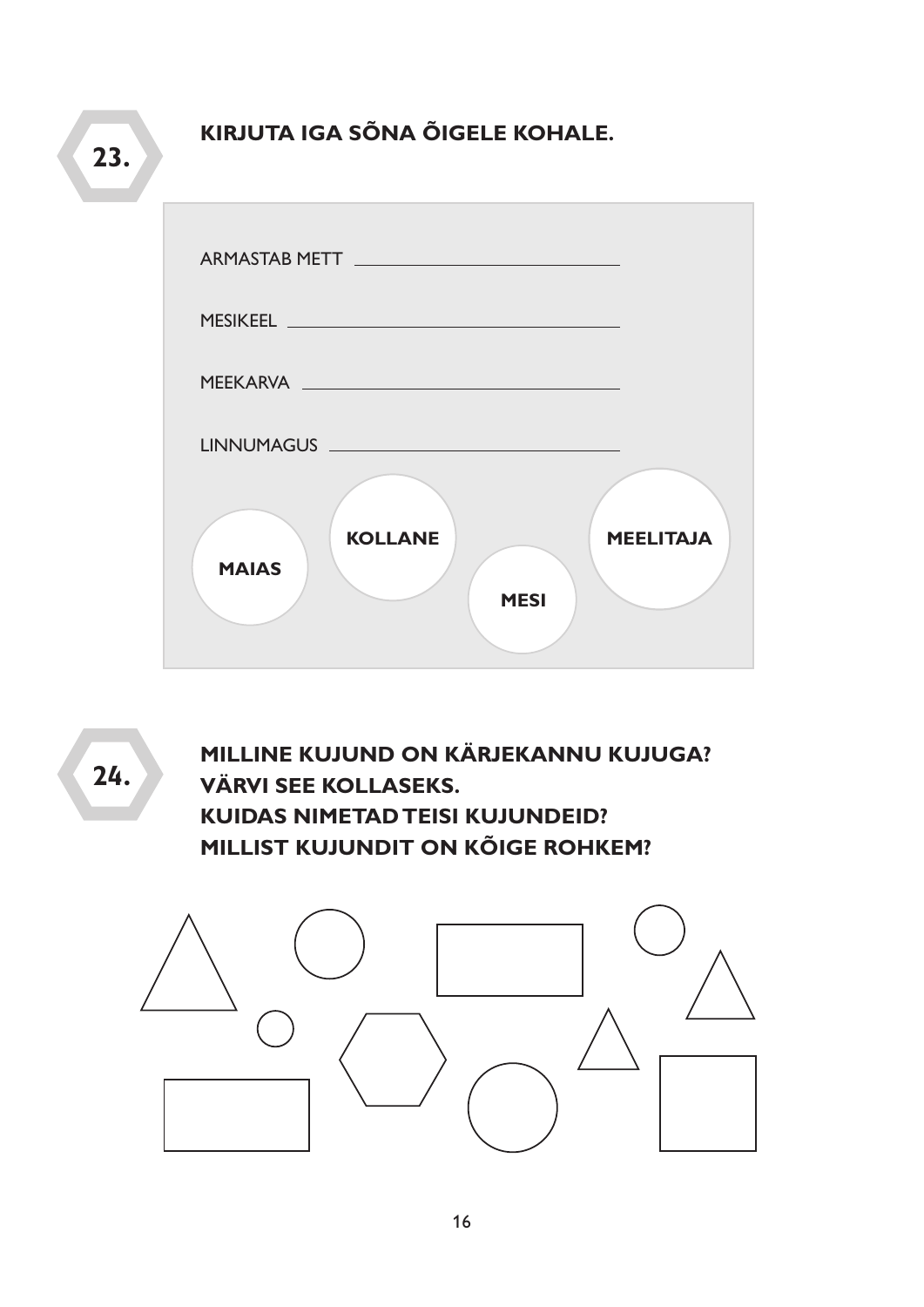LEIA PILTIDELT VIIS ERINEVUST.



 $26.$ 

LEIA PILDILT KÄRJENUGA. MIDA MESINIK SELLEGA TEEB?

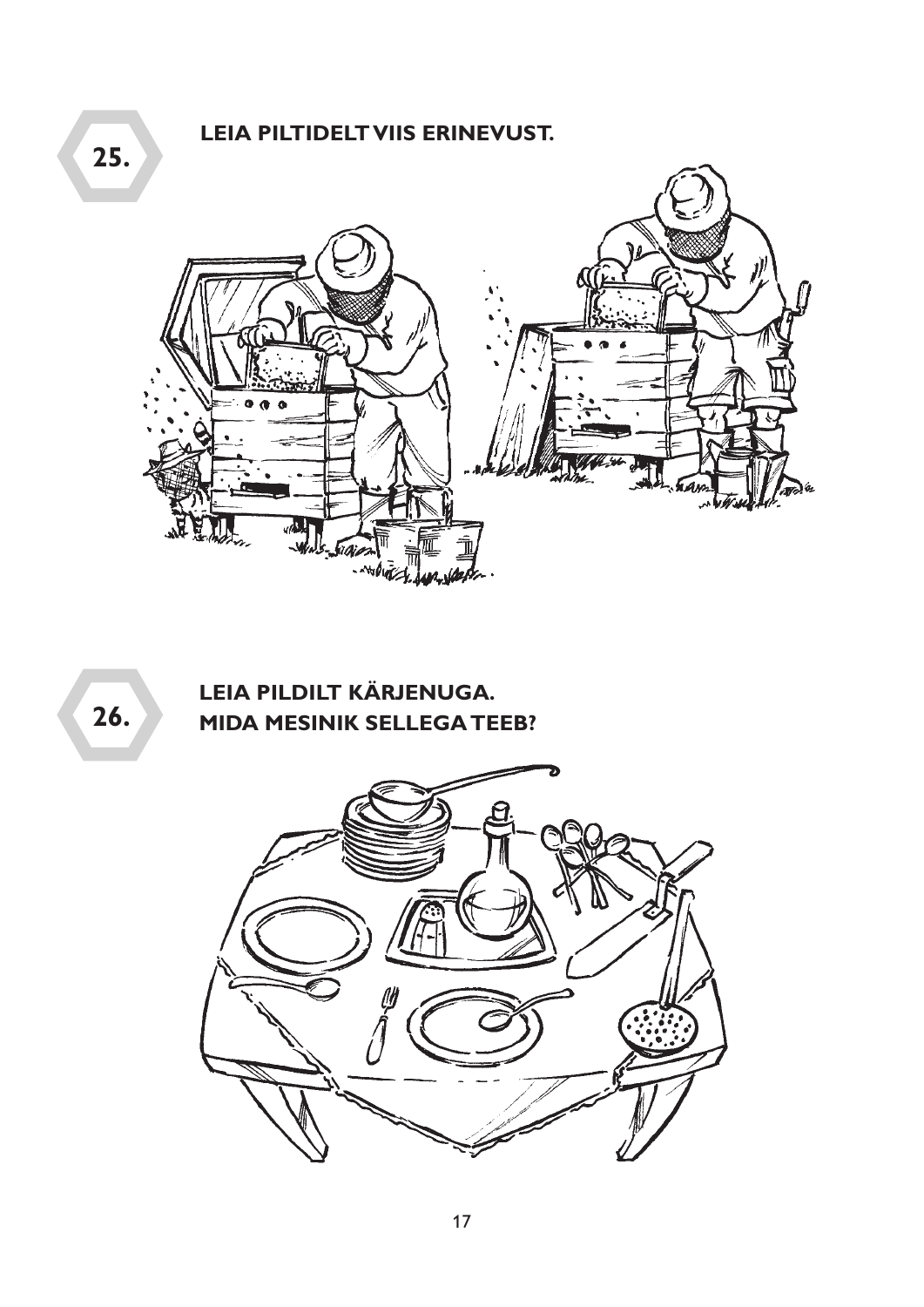#### **MIS KELL ON?**

MARTA JA LIISU TEEVAD MESILEIBA. MART JA OTT TEEVAD KA. TÜDRUKUTE LEIB ON ÕHUKE. SEE KÜPSEB VEERAND TUNDI. POISTE LEIB ON PAKS. SEE KÜPSEB KAKS KORDA KAUEM. NII TÜDRUKUD KUI KA POISID PANID OMA LEIVA AHJU KELL 10.

MIS KELL ON TÜDRUKUTE LEIB VALMIS? MIS KELL ON POISTE LEIB VALMIS?

MÄRGI NEED AJAD OSUTITEGA KELLADELE.



**KILO METT MAKSAB KAHEKSA EUROT. KUI PALJU MAKSAB KAKS KILO METT?**

| MIS TEHTE SA TEED?            |        |
|-------------------------------|--------|
| KIRJUTA SEE SIIA              |        |
|                               |        |
| VASTUS: KAKS KILO METT MAKSAB | EUROT. |

**27.**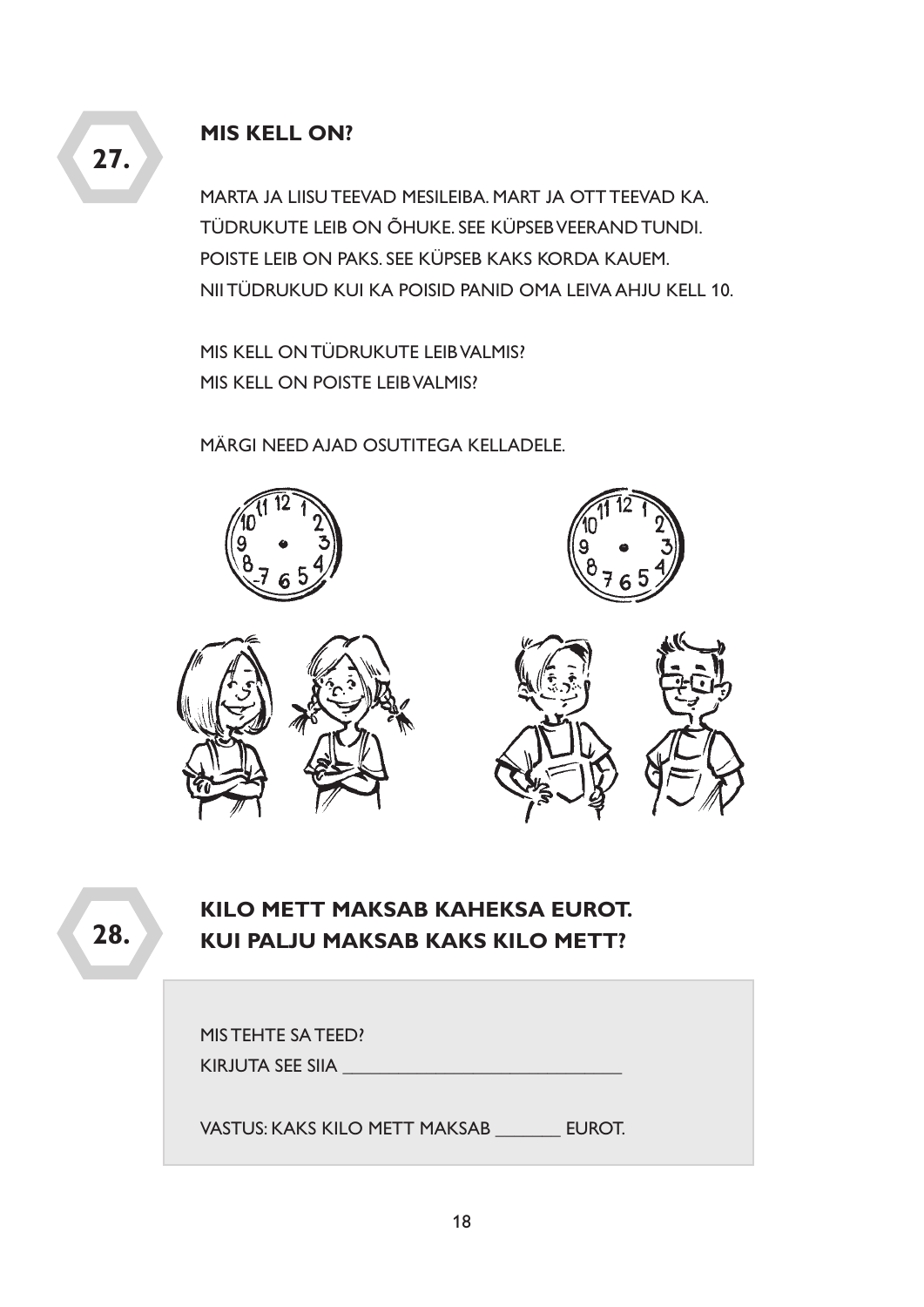#### MIS ON MESILASEL PUUDU? JOONISTA NEED.



NII ILUS MESILANE! PANE TALLE NIMI KA.

KIRJUTA SEE SIIA: \_\_\_\_\_\_\_\_\_

30.

29.

#### TEE ISE MEEJOOKI.

SAVAJAD NEID ASJU:

- **1 SUPILUSIKAS (SPL) METT**
- 2 SPL SIDRUNIMAHLA
- 2 SPL ÕUNAÄÄDIKAT
- **1 SPL KANEELI**
- **1 KLAAS VETT**

SEGA AINED KANNUS HOOLEGA LÄBI. **JOOK ON ÜHELE INIMESELE.** NAUDI RÕÕMUGA!

**KUI SOOVID** ROHKEM JOOKI, VÕTA IGA ASJA 1, 2, 3 JA NII EDASI KORDA ROHKEM.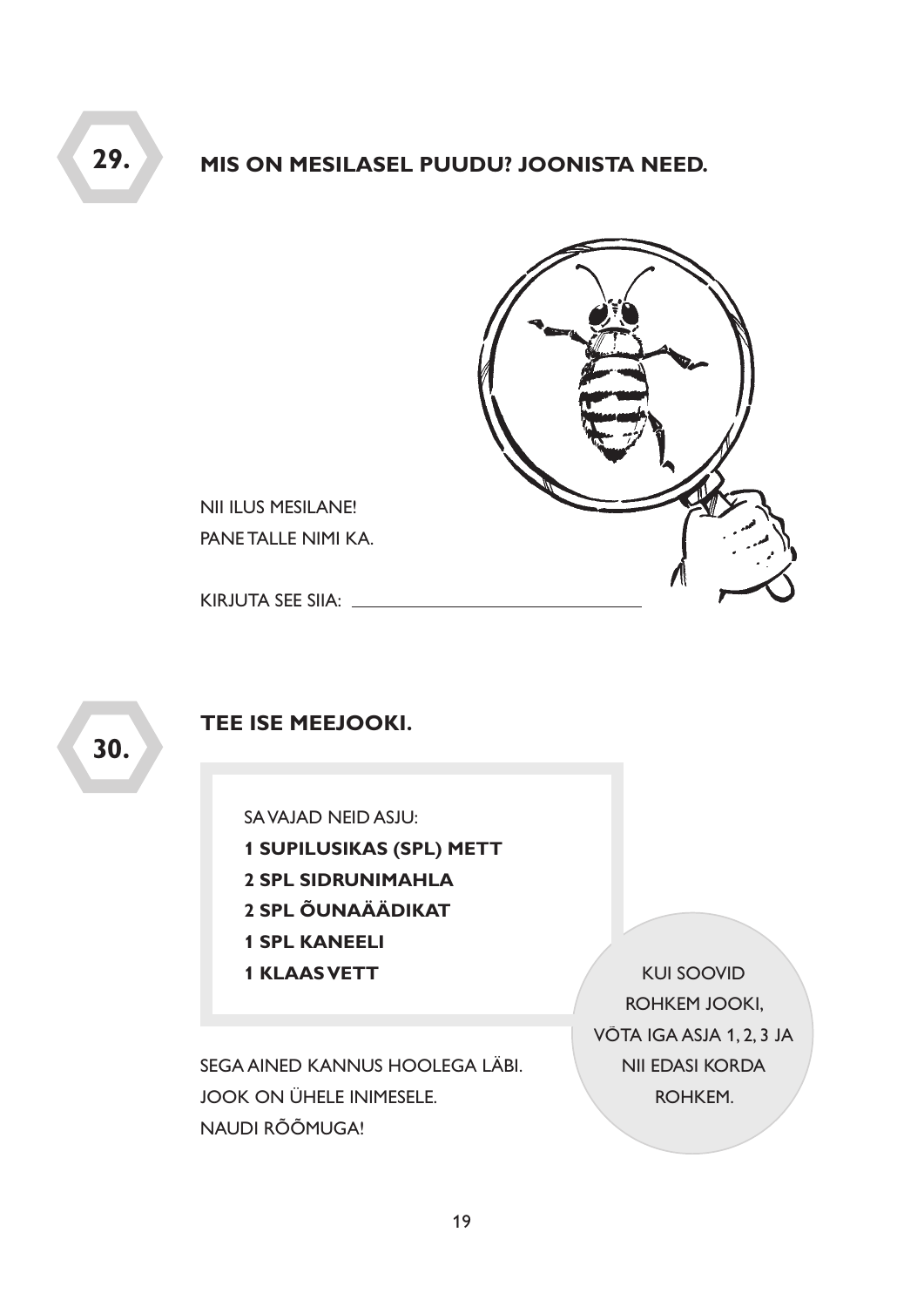# **NEMAD OHUSTAVAD MESILASI.** ÜHENDA PILT JA NIMI JOONEGA.



32.

 $31.$ 

### **LAHENDA SALAKIRI, KUI**

 $1 = A$   $2 = E$   $3 = 1$   $4 = K$   $5 = L$  $6 = M$   $7 = N$   $8 = O$   $9 = S$   $10 = U$ 6293 87 41910534.

**WESI ON KASULIK**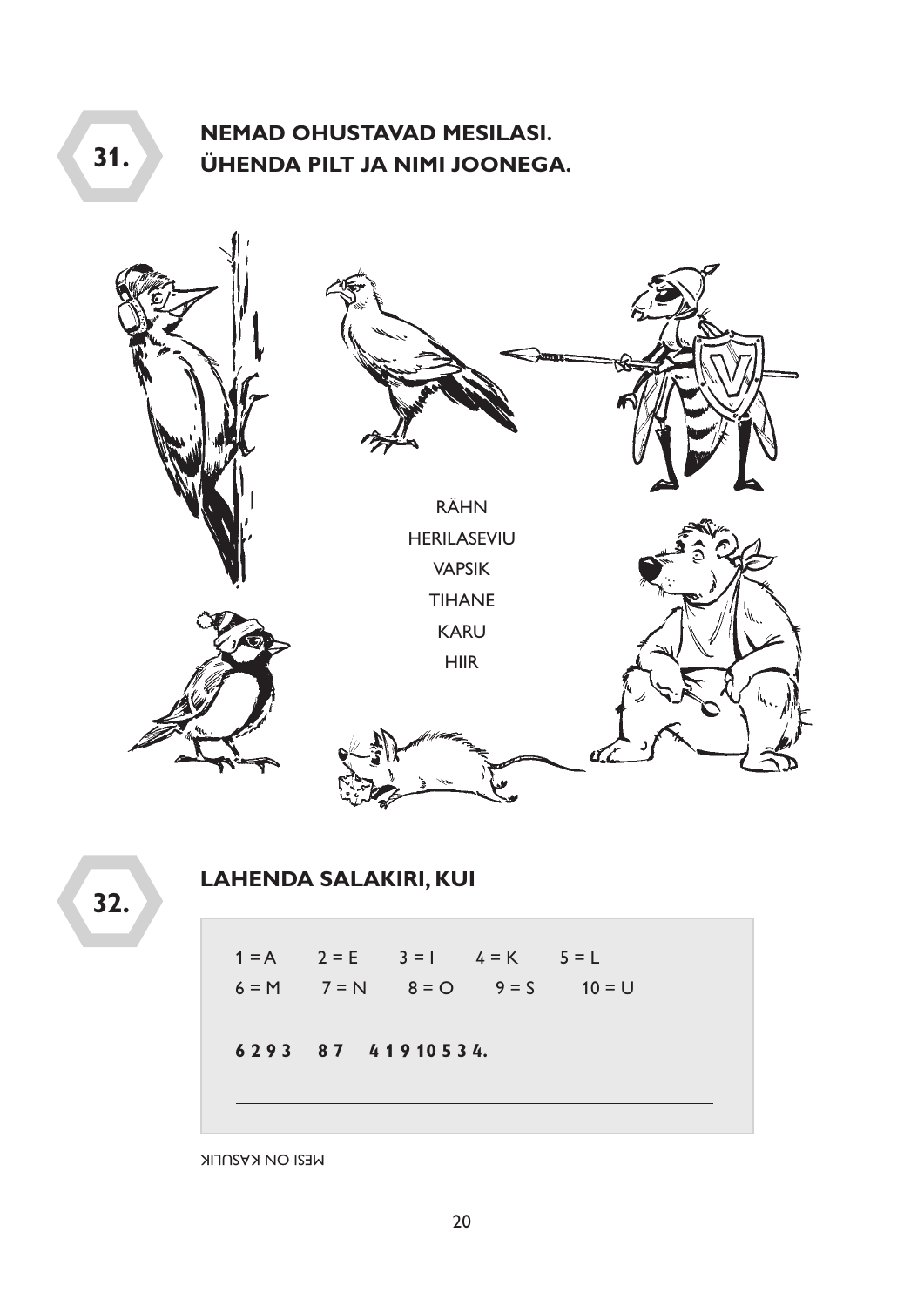**MILLINE MESI ON VÄRSKELT VURRITATUD? 33. KIRJUTA NENDE PILTIDE JUURDE V-TÄHT.**

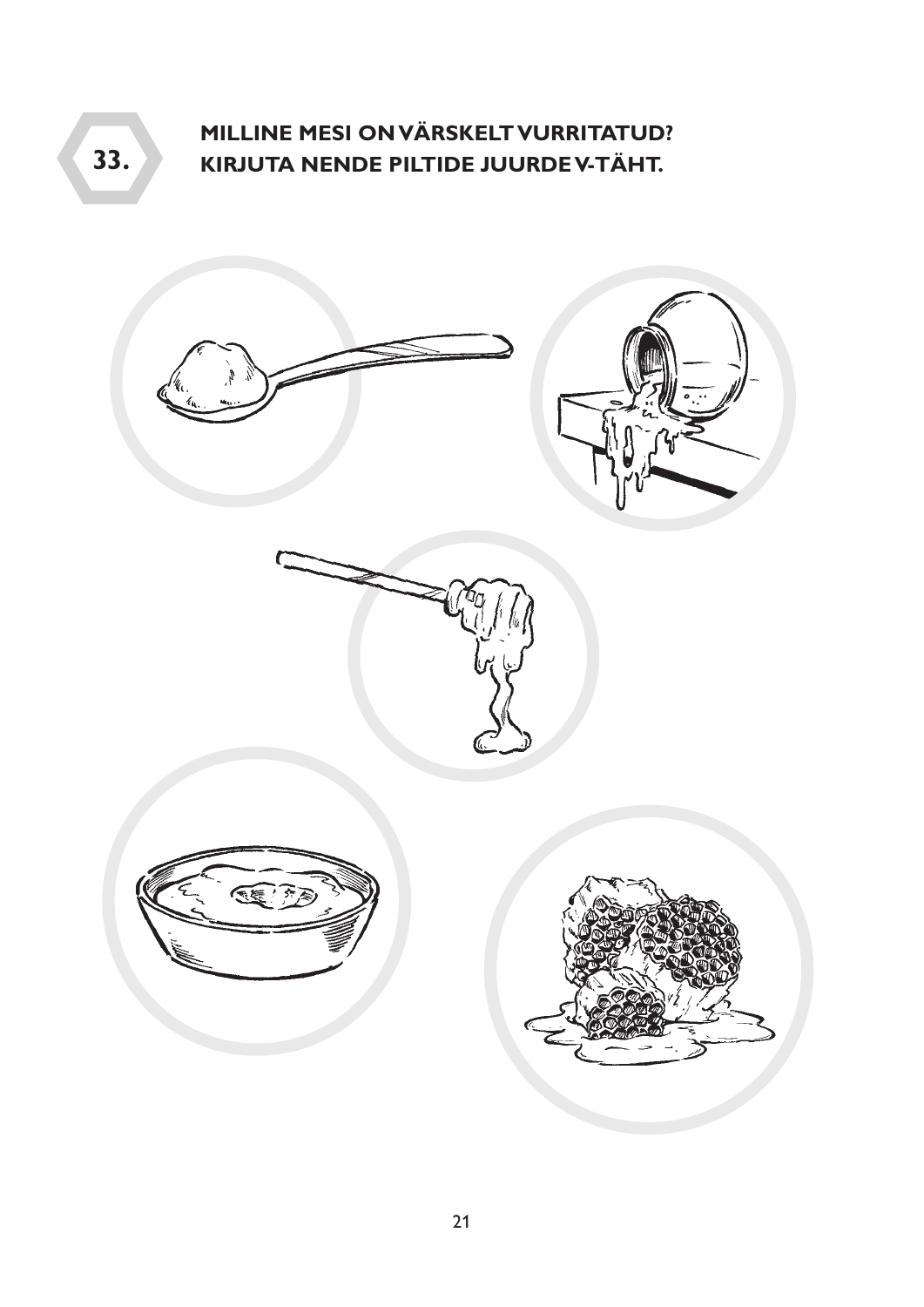#### VÄRVI PILT NUMBRITE JÄRGI. 34.

1 - KOLLANE, 2 - MUST, 3 - ROOSA, 4 - LILLA, 5 - HELEROHELINE,

6 - TUMEROHELINE, 7 - TUMESININE



35.

SIIN ON TÄHED L, M, P JAV. KIRJUTA IGA SÕNA ALGUSSE ERITÄHT. MIDA NEED SÕNAD TÄHENDAVAD? **MITMES SÕNA ON MESI?** 

| <b>ESI</b> | <b>ESI</b> | <b>ESI</b> | <b>ESI</b> |
|------------|------------|------------|------------|
|            |            |            |            |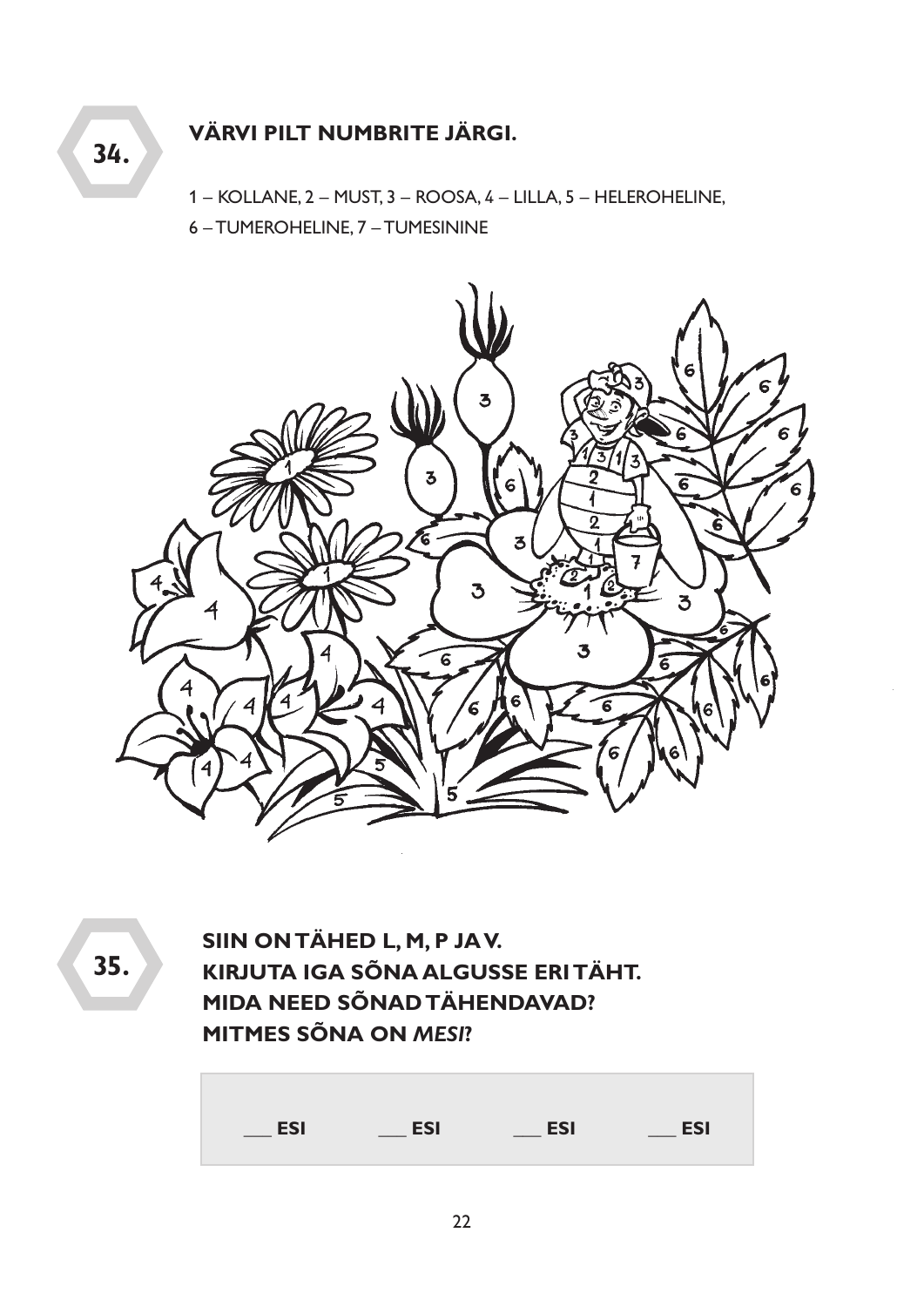#### **JÄTKA MUSTREID.** 36. VÄRVI MUSTRID MITME VÄRVIGA.



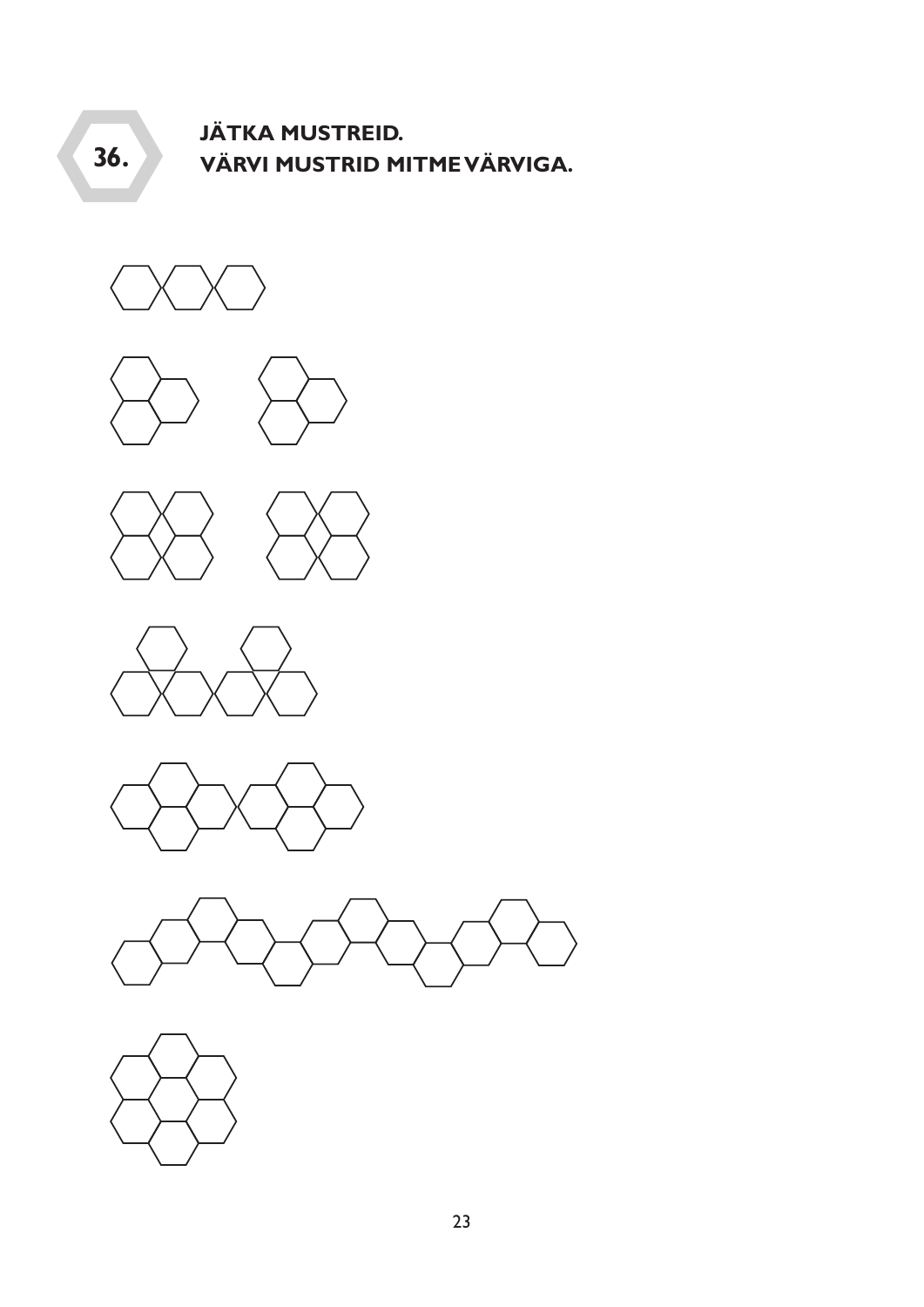# **KUIDAS SAAD TAASKASUTADA?** ÜHENDA ESE JA ÕIGE TEGEVUS JOONEGA.











KIRJUTA IGA SÕNA SISSE TÄISHÄÄLIK A, OVÕI Õ. 38. **JOONISTA SAADUD SÕNAD.**  $T_{\text{max}}$  RU  $T_R$  RU T RU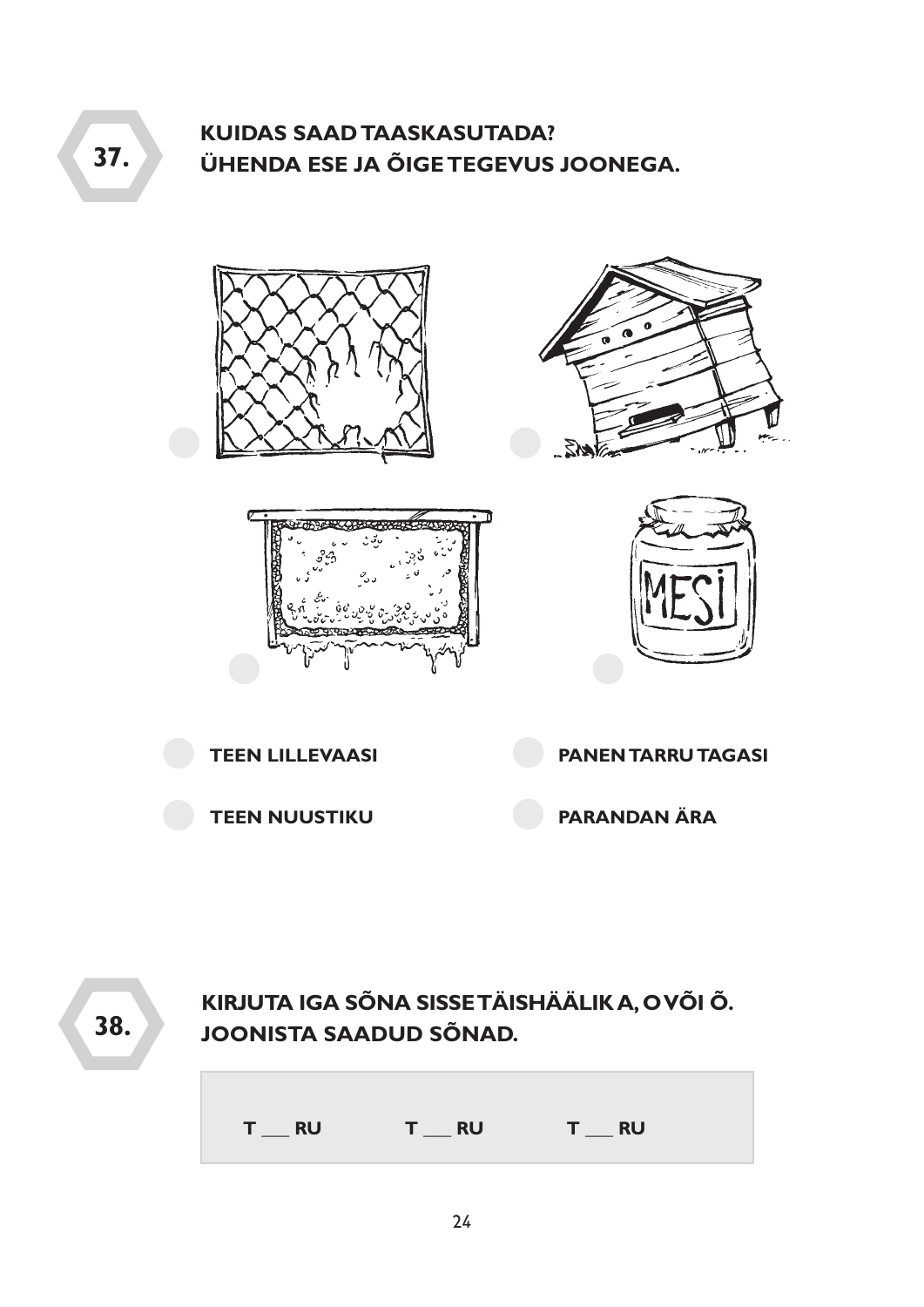KA\_LIS INI\_ENE!

PAL N HOI L ODUS PU AS.

SI\_S ON M\_IL, MESI\_ASTEL, H A EL DA.

SI S ON M ID PA JU.

SIIS SA\_ME A\_DA SU\_LE MAG SAT ME T.



ÜTLE, KUIDAS SINA SAAD MESILASE PALVET TÄITA.



# LEIA TÄHTEDEST ILUS LAUSE MEE KOHTA.

**IGWCMEESUXC ZASONXXICJM** FIÜEMPALJUÄL **FACFFHFADSX**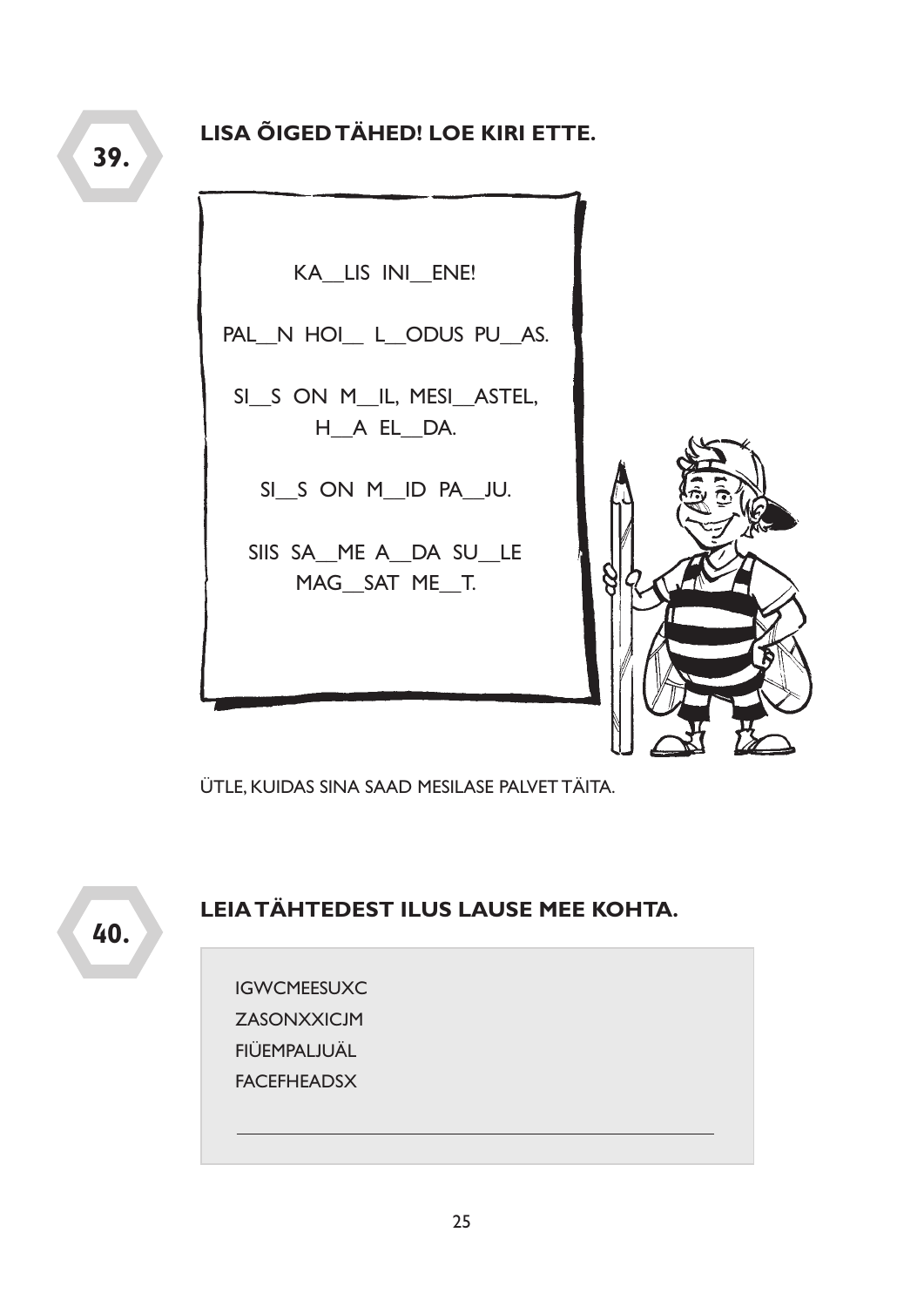# **LAHENDA RISTSÕNA.**

**41.**

HALLIDEST KÄRGEDEST LEIAD, KES ON TARUS KÕIGE TÄHTSAM.



- 1. MAGUS KOLLANE SÖÖK
- 2. MESILASE LIIKUMINE
- 3. MESILASE MÕÕK
- 4. MESILASE SÖÖK
- 5. NEKTARI KOHT
- 6. KÄRGEDE ÜMBER ON …
- 7. MESILASE ÜKS VÄRV
- 8. ÜHE TARU MESILASED
- 9. ÕIEKUU
- 10. MESILASE KODU



| TARU | <b>MAI</b> |
|------|------------|
|      |            |

**SUIR PERE**

**VAHA**

**MESI**

**ASTEL**

**LEND**

**MUST**